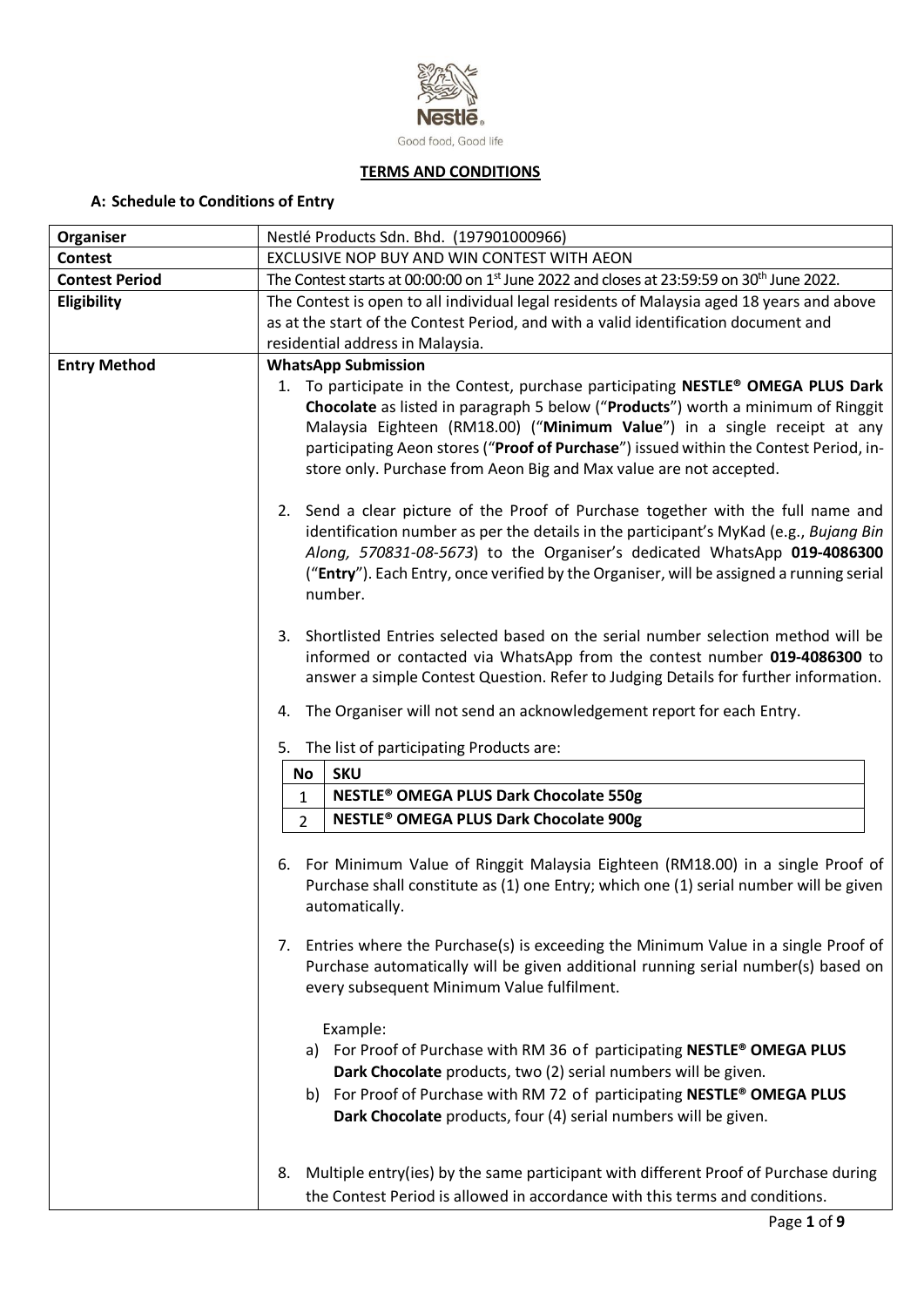|                                              | The Organiser does not accept any alteration of Proof of Purchase in any form.<br>9.<br>Official receipt from in-store or online store will be accepted as Proof of Purchase.<br>Handwritten receipt, Purchase Order and/or Delivery Note will not be accepted as<br>Proof of Purchase.<br>10. Notwithstanding any of the above, upon receipt of the Entry and/or upon selection<br>of the winners, as the case may be, the Organiser shall reserve the right to request<br>for further evidence in the processing of the Entry including the original Proof of<br>Purchase (hardcopy) and the identification documents for verification prior to the<br>delivery of the Prizes. Failure to produce any of the foregoing documents within the<br>stipulated time frame will result in disqualification and forfeiture of the Prizes.                                                                                                                                                                                                                                                                    |
|----------------------------------------------|---------------------------------------------------------------------------------------------------------------------------------------------------------------------------------------------------------------------------------------------------------------------------------------------------------------------------------------------------------------------------------------------------------------------------------------------------------------------------------------------------------------------------------------------------------------------------------------------------------------------------------------------------------------------------------------------------------------------------------------------------------------------------------------------------------------------------------------------------------------------------------------------------------------------------------------------------------------------------------------------------------------------------------------------------------------------------------------------------------|
| <b>Entry Deadline</b>                        | All Entry(ies) must be received by the Organiser on or before 23:59:59 on 30 <sup>th</sup> June 2022.<br>Any Entry received outside the Contest Period shall be automatically disqualified.                                                                                                                                                                                                                                                                                                                                                                                                                                                                                                                                                                                                                                                                                                                                                                                                                                                                                                             |
|                                              | For the weekly submission, the Organiser shall receive the submission of Entries on or<br>before 23:59:59 of the last date of each Contest week as tabulated below:                                                                                                                                                                                                                                                                                                                                                                                                                                                                                                                                                                                                                                                                                                                                                                                                                                                                                                                                     |
|                                              | week 1: 1/June/2022 - 7/June/2022                                                                                                                                                                                                                                                                                                                                                                                                                                                                                                                                                                                                                                                                                                                                                                                                                                                                                                                                                                                                                                                                       |
|                                              | week 2: 8/June/2022 - 14/June/2022                                                                                                                                                                                                                                                                                                                                                                                                                                                                                                                                                                                                                                                                                                                                                                                                                                                                                                                                                                                                                                                                      |
|                                              | week 3: 15/June/2022 - 21/June/2022                                                                                                                                                                                                                                                                                                                                                                                                                                                                                                                                                                                                                                                                                                                                                                                                                                                                                                                                                                                                                                                                     |
|                                              | week 4: 22/June/2022 - 30/June/2022                                                                                                                                                                                                                                                                                                                                                                                                                                                                                                                                                                                                                                                                                                                                                                                                                                                                                                                                                                                                                                                                     |
| <b>Judging Details</b>                       | <b>Verification of the Entry</b><br>Clear snapshot of the Proof of Purchase indicating the Products, receipt number, date,<br>1.<br>purchase value, outlet name and location.<br>Validity of the purchase date.<br>2.<br>No alteration of receipt in any form; Store name and location, Item purchased, Prices<br>3.<br>and Transaction date.<br>Handwritten receipt, Purchase Order and/or Delivery Note will not be accepted as<br>4.<br>Proof of Purchase.<br><b>Shortlisted Entries</b><br>5. Once an Entry is verified, shortlisted Entries selected based on the serial number<br>selection method will be informed or contacted via WhatsApp from the contest<br>number 019-4086300 to answer a simple Contest Question.<br>6. Shortlisted Entries must reply and provide the correct answer within the stipulated<br>time frame to be eligible to win the Prize. Failing which will result in forfeiture of the<br>Prize and the next shortlisted Entry shall be selected as replacement. The Organiser<br>will not be held liable in the event the shortlisted entries cannot be contacted for |
|                                              | whatever reasons.<br>7. Upon receipt of the correct answer from the shortlisted Entries, Qualified winners will<br>be contacted via WhatsApp from the contest number 019-4086300 to notify them of<br>their correct answer. The Organiser will not be held liable in the event the Qualified<br>winners cannot be contacted for whatever reasons.                                                                                                                                                                                                                                                                                                                                                                                                                                                                                                                                                                                                                                                                                                                                                       |
| <b>Prizes and Winner</b><br><b>Selection</b> | <b>Prizes</b>                                                                                                                                                                                                                                                                                                                                                                                                                                                                                                                                                                                                                                                                                                                                                                                                                                                                                                                                                                                                                                                                                           |
|                                              | <b>Grand Prizes:</b><br>2 x Samsung Galaxy Watch4 Bluetooth random colour and 2 x AEON voucher worth<br><b>RM500</b>                                                                                                                                                                                                                                                                                                                                                                                                                                                                                                                                                                                                                                                                                                                                                                                                                                                                                                                                                                                    |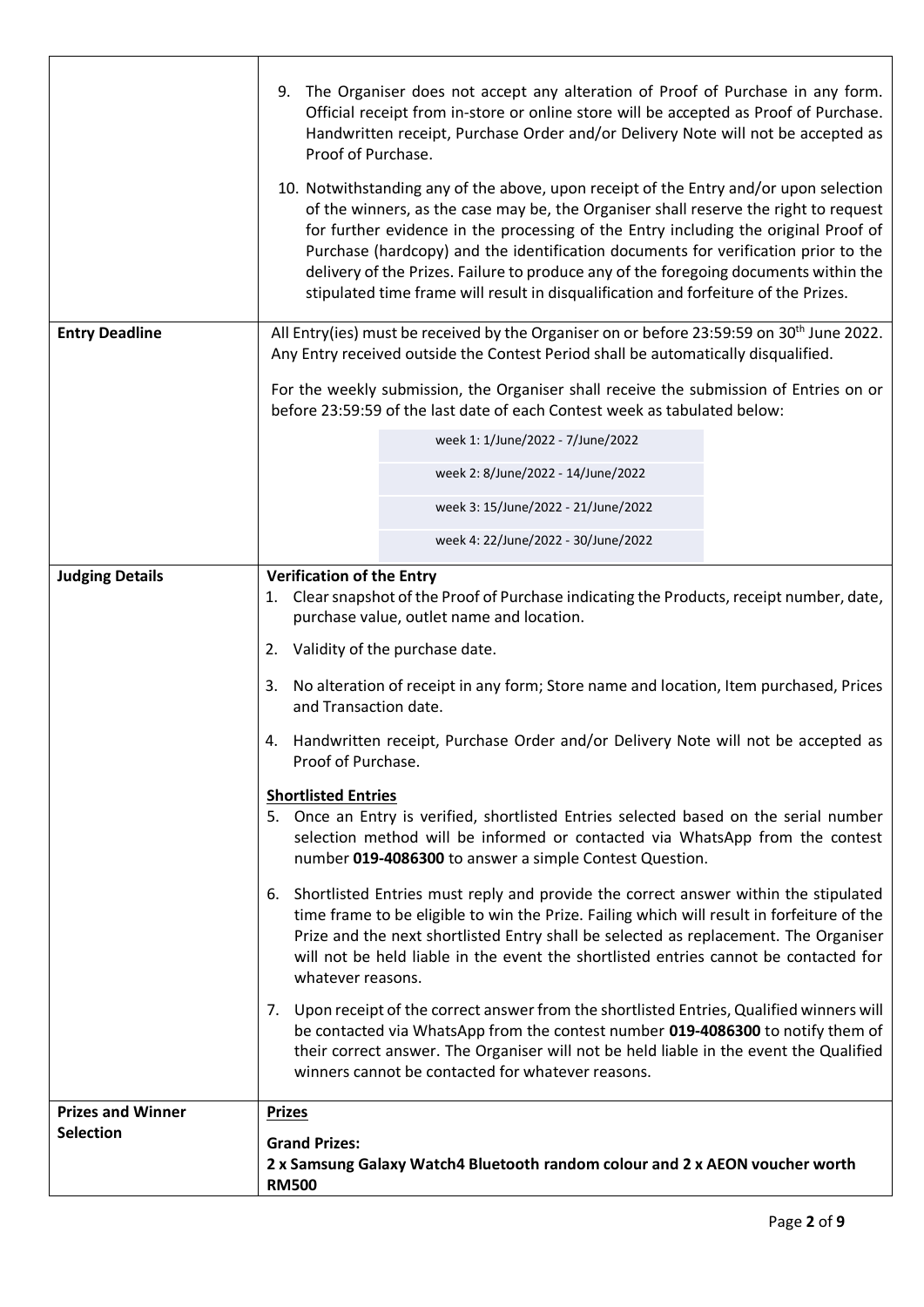| (A total of 2 Samsung Galaxy Watch4 Bluetooth and 2 AEON voucher worth RM500)                                                                                                             |
|-------------------------------------------------------------------------------------------------------------------------------------------------------------------------------------------|
| <b>First Prize:</b>                                                                                                                                                                       |
| 5 x AEON voucher worth RM500                                                                                                                                                              |
| (A total of 5 AEON voucher worth RM500)                                                                                                                                                   |
|                                                                                                                                                                                           |
| <b>Weekly Prize:</b>                                                                                                                                                                      |
| 10 x AEON voucher worth RM100 (x4 Weeks)                                                                                                                                                  |
| (A total of 40 AEON voucher worth RM100)                                                                                                                                                  |
| The list of winners will be announced on the Organiser's website:                                                                                                                         |
| https://www.dearnestle.com.my/nop-aeon-buy-and-win-contest                                                                                                                                |
| The announcement of winners will be as per below schedule:                                                                                                                                |
| Week 1 Weekly Winners: 21 June 2022                                                                                                                                                       |
| Week 2 Weekly Winners: 28 June 2022                                                                                                                                                       |
| Week 3 Weekly Winners: 5 July 2022                                                                                                                                                        |
| Week 4 Weekly Winners: 14 July 2022                                                                                                                                                       |
| Grand & First Prize Winner: 14 July 2022                                                                                                                                                  |
|                                                                                                                                                                                           |
| Each participant is eligible to win a maximum of two (2) Prizes only throughout the                                                                                                       |
| <b>Contest Period:</b>                                                                                                                                                                    |
| 1 x Weekly Prize and 1 x Grand Prize; or<br>٠                                                                                                                                             |
| 1 x Weekly Prize and 1 x First Prize.<br>$\bullet$                                                                                                                                        |
|                                                                                                                                                                                           |
| WINNER SELECTION AND SHORTLISTING METHOD:                                                                                                                                                 |
| Weekly Prize: 10 x AEON voucher worth RM100 (x 4 weeks)                                                                                                                                   |
| There are ten $[10]$ x AEON voucher worth RM100 to be won each week for four $[4]$                                                                                                        |
| consecutive weeks. In total, there are forty [40] Weekly Prizes to be won throughout the<br>Contest Period.                                                                               |
|                                                                                                                                                                                           |
| As part of the Weekly Prize shortlisting entries' selection process, the Organiser will                                                                                                   |
| allocate serial numbers for each Entry received and approved by the Organiser throughout                                                                                                  |
| each Contest Week Period [each a "Qualified Weekly Entry" and collectively the "Qualified<br>Weekly Entries"]. A set of serial numbers will be allocated for the Qualified Weekly Entries |
| starting from serial number "1".                                                                                                                                                          |
|                                                                                                                                                                                           |
| Each week the serial numbers allocated to each Qualified Weekly Entry will be tabulated<br>and added up to derive the total number of Qualified Weekly Entries ["Total Qualified          |
| Weekly Entries"]. Assuming the Total Qualified Weekly Entries received for the week is                                                                                                    |
| 1300, the Organiser will compute and select the shortlisted entries based on the following                                                                                                |
| example:                                                                                                                                                                                  |
| $1300 \div 10 = 130$ *                                                                                                                                                                    |
| The Weekly Prize shortlisted entry is the 130* serial number entry and subsequent serial                                                                                                  |
| numbers with the multiplication of 130.                                                                                                                                                   |
|                                                                                                                                                                                           |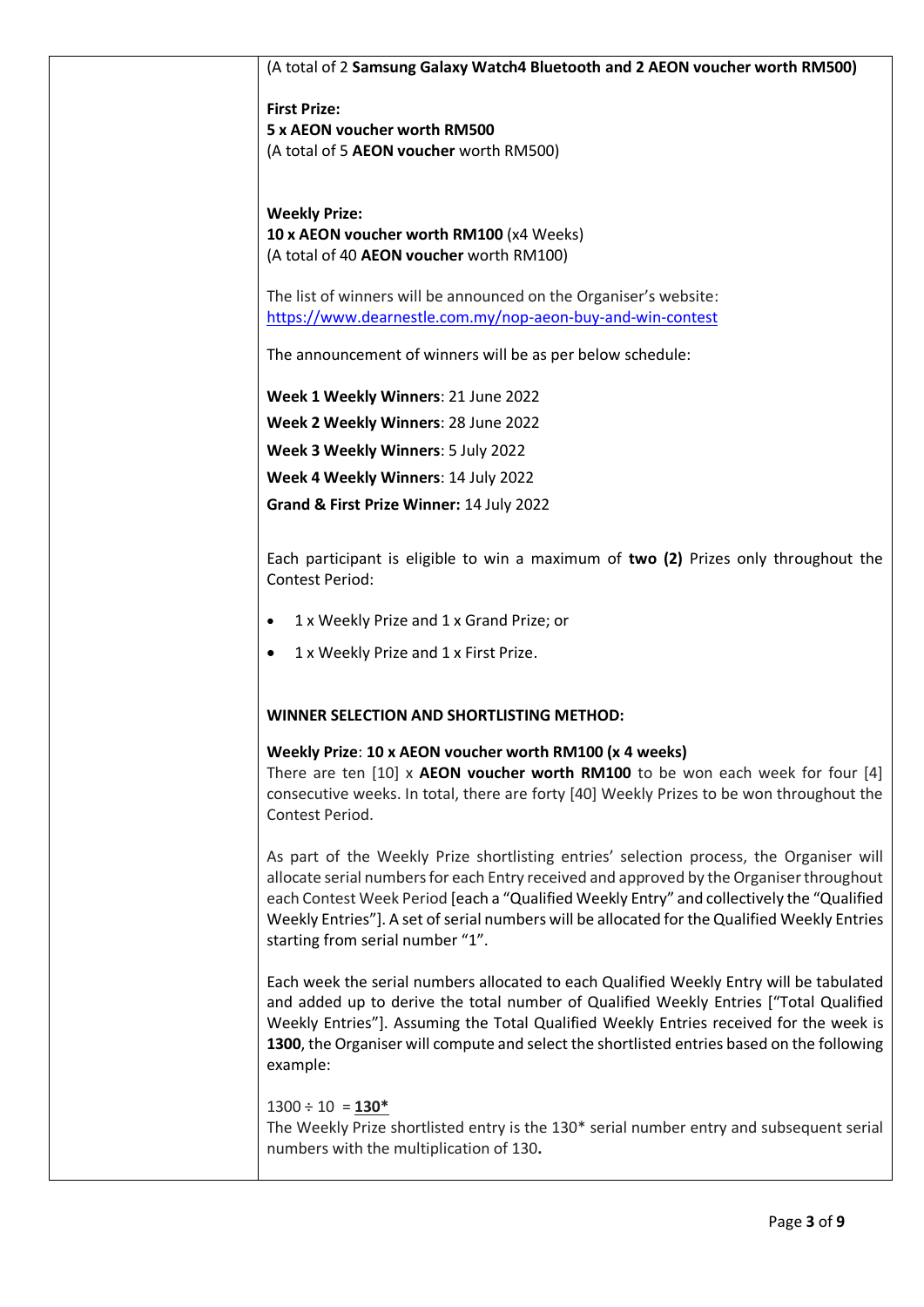| Example of the shortlisted winning serial numbers; 130*, 260*, 390*, 520*, 650*, 780*,<br>910*, 1040*, 1170* and 1300*.                                                                                                                                                                                                                                                                                         |
|-----------------------------------------------------------------------------------------------------------------------------------------------------------------------------------------------------------------------------------------------------------------------------------------------------------------------------------------------------------------------------------------------------------------|
| Total of 10 winners will be selected for EACH Contest Week.                                                                                                                                                                                                                                                                                                                                                     |
| The rounding formula will be performed where the decimal value arises, the number will<br>be rounded down to the nearest single digit number.                                                                                                                                                                                                                                                                   |
| Grand Prize: 2 x Samsung Galaxy Watch4 Bluetooth and AEON voucher worth RM500                                                                                                                                                                                                                                                                                                                                   |
| There are Two [2] x Samsung Galaxy Watch4 Bluetooth and AEON voucher worth RM500<br>to be won throughout the Contest Period.                                                                                                                                                                                                                                                                                    |
| As part of the Grand Prize shortlisting winners' selection process, the Organiser will<br>allocate serial numbers for each Entry received and approved by the Organiser<br>throughout the Contest Period [each a "Qualified Entry" and collectively the "Qualified<br>Entries"]. A set of serial numbers will be allocated for the Qualified Entries starting from<br>serial number "1".                        |
| The serial numbers allocated to each Qualified Entry will be tabulated and added up to<br>derive the total number of Qualified Entries ["Total Qualified Entries"]. Assuming the<br>Total Qualified Entries received throughout the Contest Period is 5547, the Organiser<br>will compute and select the shortlisted winners based on the following example :                                                   |
| $5547 \div 2 = 2773.5*$<br>In the event the computed number derived is with decimal value, the number will be<br>rounded down.                                                                                                                                                                                                                                                                                  |
| E.g. if the computed number is 2773.5, the number will be rounded down to 2773.<br>The shortlisted winner for Grand Prize is the 2773* And 5546* serial number entry.                                                                                                                                                                                                                                           |
| Total of 2 winners will be selected throughout the Contest Period.                                                                                                                                                                                                                                                                                                                                              |
| First Prize: 4 x AEON voucher worth RM500<br>There are five [5] x AEON voucher worth RM500 each to be won throughout the Contest<br>Period.                                                                                                                                                                                                                                                                     |
| As part of the First Prize shortlisting winners' selection process, the Organiser will allocate<br>serial numbers for each Entry received and approved by the Organiser throughout the<br>Contest Period [each a "Qualified Entry" and collectively the "Qualified Entries"]. A set of<br>serial numbers will be allocated for the Qualified Entries starting from serial number "1".                           |
| The serial numbers allocated to each Qualified Entry will be tabulated and added up to<br>derive the total number of Qualified Entries ["Total Qualified Entries"]. Assuming the<br>Total Qualified Entries received throughout the Contest Period is 5547 and Grand Prize<br>winners' winning entries is 10, the Organiser will compute and select the shortlisted<br>winners based on the following example : |
| $(5547-10) \div 5 = 1107.4*$                                                                                                                                                                                                                                                                                                                                                                                    |
| In the event the computed number derived is with decimal value, the number will be<br>rounded down.                                                                                                                                                                                                                                                                                                             |
| E.g. if the computed number is 1107.4, the number will be rounded down to 1107.<br>The shortlisted winner for First Prize is the 1107* serial number entry and subsequent<br>serial numbers with the multiplication of 1107. Example of the shortlisted winning serial<br>numbers 1107*, 2214*, 3321*, 4428* & 5535*.                                                                                           |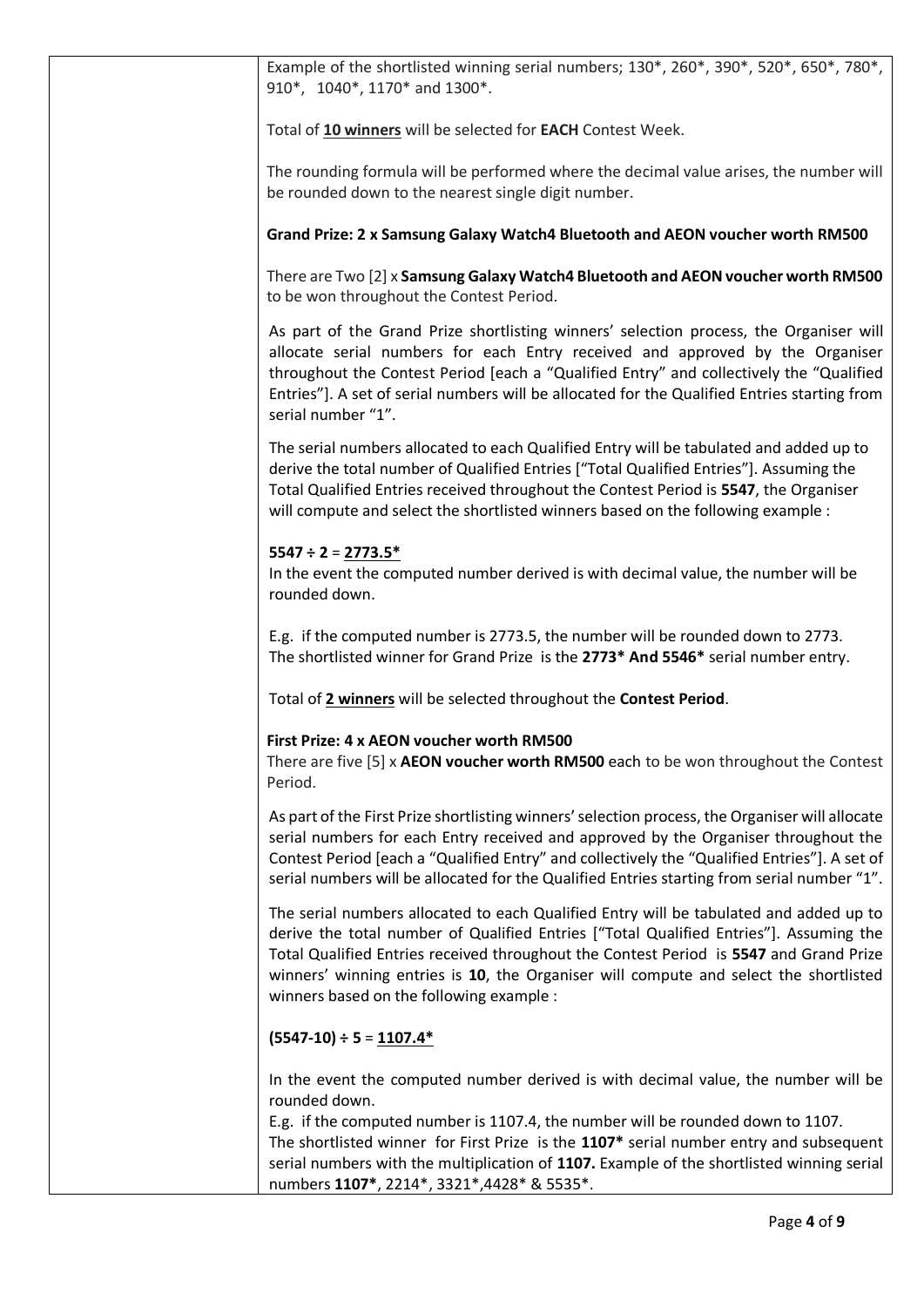|                                  | Total of 5 winners will be selected throughout the Contest Period.                                                                                                                                                                                                                                                                                                                                                                                                                                                                                         |
|----------------------------------|------------------------------------------------------------------------------------------------------------------------------------------------------------------------------------------------------------------------------------------------------------------------------------------------------------------------------------------------------------------------------------------------------------------------------------------------------------------------------------------------------------------------------------------------------------|
|                                  | The rounding formula will be performed where the decimal value arises, the number will<br>be rounded down to the nearest single digit number.                                                                                                                                                                                                                                                                                                                                                                                                              |
|                                  | Shortlisted entries selected based on the serial number selection method above will be<br>informed or contacted via WhatsApp from the contest number 019-4086300 to answer a<br>simple Contest Question.                                                                                                                                                                                                                                                                                                                                                   |
|                                  | Shortlisted entries must reply and provide the correct answer within two days from the<br>Contest Question Notification to be eligible to win the Prize. Failing which will result in<br>forfeiture of the Prize. The Organiser will not be held liable in the event the shortlisted<br>entries cannot be contacted for whatever reasons.                                                                                                                                                                                                                  |
|                                  | Upon receipt of the correct answer from the shortlisted entries, Qualified winners will be<br>contacted via WhatsApp from the contest number 019-4086300 to notify them of their<br>correct answer. The Organiser will not be held liable in the event the Qualified winners<br>cannot be contacted for whatever reasons.                                                                                                                                                                                                                                  |
| <b>Prize Claim/Delivery Date</b> | All Prizes will be processed for delivery to the winners within six (6) to eight (8) weeks<br>1.<br>from the Contest Period end date: 30 June 2022. The Organiser reserves the rights to<br>extend the timelines stated under this clause owing to reasons beyond the control of<br>the Organiser.                                                                                                                                                                                                                                                         |
|                                  | The Prizes must be claimed within three (3) months from the date of the<br>2.<br>announcement or notice of the claim of the Prize whichever is earlier failing which will<br>result in disqualification and forfeiture of the Prizes. The Organiser reserves the rights<br>to extend the timelines stated under this clause owing to reasons beyond the control<br>of the Organiser.                                                                                                                                                                       |
|                                  | All Prizes will be processed to be sent to winners via Courier service. AEON voucher usage<br>4.<br>is subject to AEON voucher Terms & conditions stated at the back of the voucher                                                                                                                                                                                                                                                                                                                                                                        |
|                                  | The Organiser excludes its responsibilities and all liabilities arising from any<br>5.<br>postponement, cancellation, delay or changes or modification to the Prizes due to any<br>other unforeseen circumstances beyond the Organiser's control such as governmental<br>interference, civil commotion, riot, war, strikes, act of terrorism (including but not<br>limited to any act of violence, hostility, national emergency, occurrence of any<br>epidemic/pandemic outbreaks) and for any act or default by any third-party suppliers<br>or vendors. |
|                                  | 6. The Organizer shall not be liable for any loss or damage that occurs to the Prizes during<br>the delivery process. Any other additional costs (i.e., travel expenses, transportation<br>cost, duties and taxes) involved to redeem or collect the Prize shall be borne by the<br>winner at their own cost.                                                                                                                                                                                                                                              |
|                                  | 7. There is 1 year warranty for Samsung Watch, however winner need to register the<br>Warranty at https://www.samsung.com/my/support/warranty/ and winner need to<br>claim directly with Samsung and warranty claim is subject to Samsung Malaysia term<br>& condition.                                                                                                                                                                                                                                                                                    |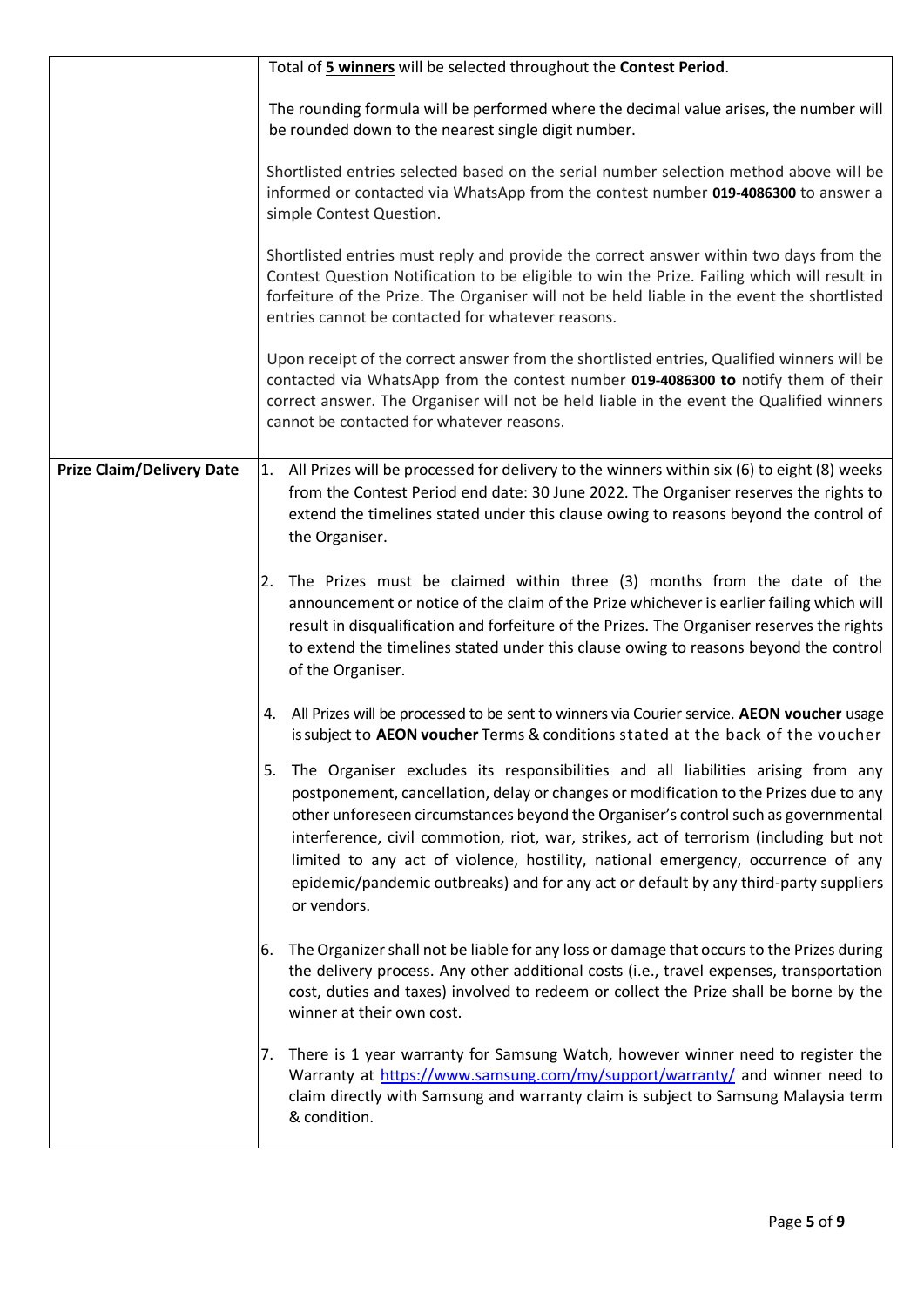This **Schedule to Conditions of Entry** must be read together with the **Conditions of Entry** available at [https://www.dearnestle.com.my/](https://www.dearnestle.com.my/peraduan-nestlé-riang-ria-kuih-raya) collectively **"Terms and Conditions",** and shall be binding on all Participants ( and the parent/legal guardian of the participant, in the case of a minor participant) who participate in this Contest (hereinafter referred to as "Participants", "Participant", "You", "you", "your").

# **B: Conditions of Entry**

# **1. Introduction**

- 1.1 This Conditions of Entry are to be read together with the Schedule to Conditions of Entry. To the extent that there is any inconsistency between the Conditions of Entry and the Schedule to Conditions of Entry, the Schedule to Conditions of Entry prevails. The Conditions of Entry and the Schedule to Condition of Entry shall collectively be referred to as the "Terms and Conditions". Each capitalized term not otherwise defined herein shall have the meaning ascribed to such term in the Schedule to Conditions of Entry. Defined terms will be used singular or plural as the case may be.
- 1.2 The Organiser reserves the right in its sole discretion, without prior notice, and without any liability to any person, at any time to change the Terms and Conditionsincluding to change the Contest Period, make Prize substitutions, cancel, terminate or suspend the Contest in whole or in part. In the event of any changes to the Terms and Conditions, Participants agree that their continued participation in the Contest will constitute their acceptance of the Terms and Conditions (as changed).
- 1.3 The Organiser's decision on all matters relating to the Contest including judging and selection of winners will be final, binding and conclusive on all Participants, and no correspondence or appeals will be entertained.

#### **2. Contest Entries**

- 2.1 By submitting an entry to the Contest, Participants are deemed to have understood and agreed to be bound by the Terms and Conditions.
- 2.2 All costs and expenses incurred and/or arising from the participation in the Contest, including without limitation, telecommunications, network, Short Messaging Services, postal and all such other charges and out-of-pocket expenses as may be incurred by a Participant during or in connection with the Contest shall be borne by the Participant.
- 2.3 Proof of submission of an entry is not proof of receipt, and the Organiser shall not be liable for any delay, lost, damaged and/or non-receipt of submissions. The Organiser is not responsible for any error, omission, interruption, deletion, defect, delay in operation or transmission, communications line failure, theft or destruction, unauthorized access to, or alteration of, user or member communications, or any problems or technical malfunction of our telecommunications network or lines, computer online systems, servers or providers, computer equipment, software, failure of e-mail or players on account of technical problems or traffic congestion on the Internet.

#### **3. Eligibility**

- 3.1 Where the eligibility age prescribed in the Schedule to Conditions of Entry is below the age of eighteen (18), Participants are required to obtain the written consent (in such form as may be prescribed by the Organiser), from their parents/legal guardians before participating in the Contest and submitting any personal information.
- 3.2 The Organiser may require a Participant to provide proof of eligibility to participate in the Contest including without limitation, identification documents, and the written consent of parents/legal guardians in the case of Participants below the age of eighteen (18) years.

#### **4. Ineligibility**

The following groups of persons shall not be eligible to participate in the Contest: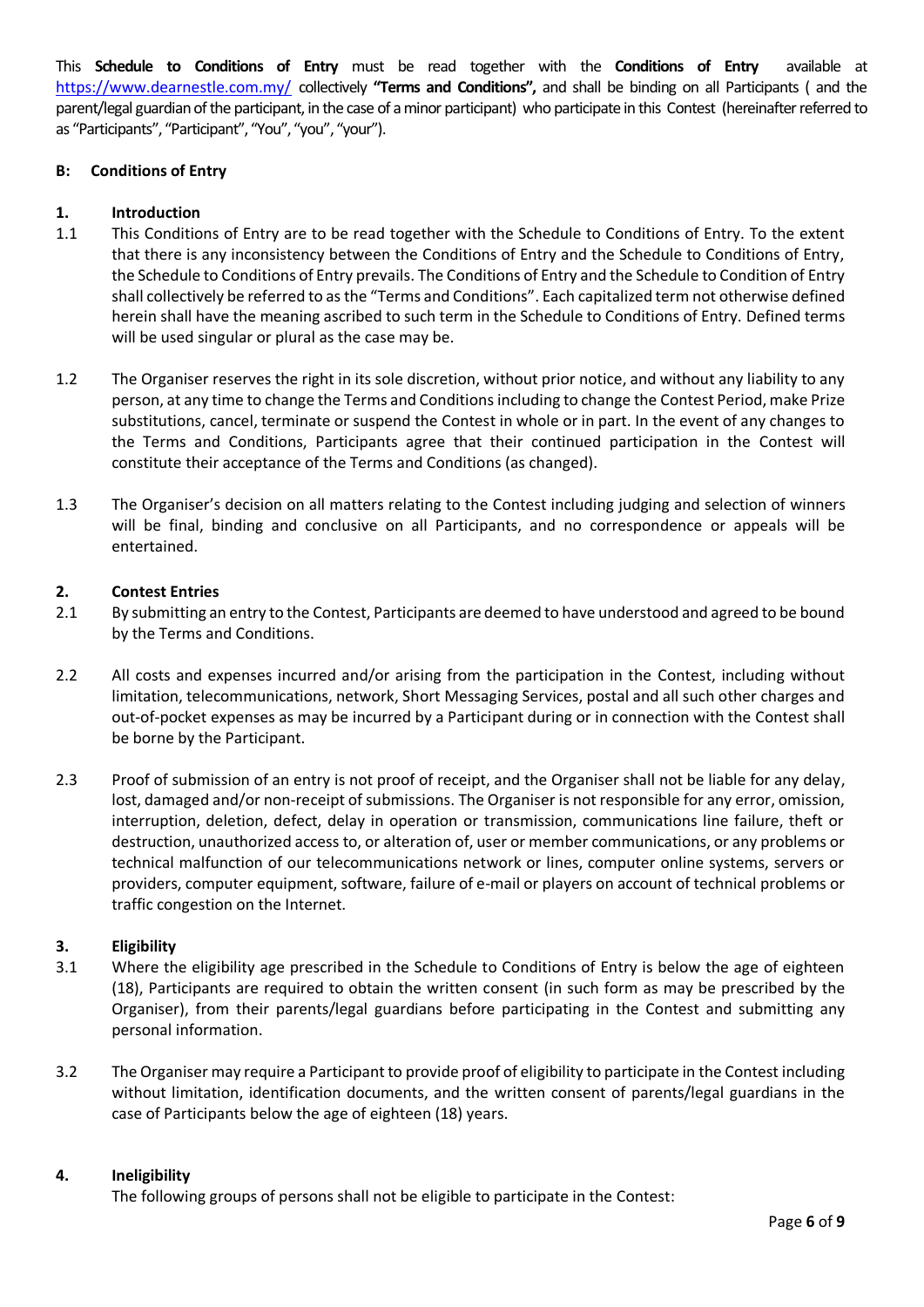- (a) Employees of the Organiser and its group of companies and their immediate family members (spouse, children, parents, siblings, and their spouses); and
- (b) Employees of the Organiser's agencies associated with the Contest and their immediate families (spouse, children, parents, siblings, and their spouses).

#### **5. Disqualification**

- 5.1 The following entries will be disqualified:
	- (a) unclear, incomplete, duplicate, copies, illegible or incorrect entries; and/or
	- (b) entries that violate the Terms and Conditions, any applicable laws and/or regulations.
- 5.2 In addition, the Organiser reserves the right to disqualify any Participant that:
	- (a) undermines, has or attempted to undermine the operation of the Contest by fraud, cheating or deception; and/or
	- (b) are not eligible or unable to provide proof of eligibility to participate in the Contest for verification by Organiser when requested.
- 5.3 In the event of a disqualification after a Prize has been awarded, the Organiser reserves the right to demand for the return of the Prize or payment of its value from the disqualified Participant.

#### **6. Prizes**

- 6.1 The Organiser, its agents, sponsors and representatives shall have no liability to any Participant who defaults in collecting the Prizes in accordance with the Prize Claim/Delivery Date in any respect whatsoever. The Organiser reserves the right to determine how uncollected Prizes will be dealt with.
- 6.2 Prizes are strictly not transferable, assignable, exchangeable or redeemable by the Participant in any other form or manner other than that specified by the Organiser.
- 6.3 Any additional costs not specifically stated in the Schedule to Conditions of Entry in relation to a Prize shall be the responsibility of the Participant.
- 6.4 All Prizes must be taken according to the terms and conditions of the Organiser, its agent sponsor or third party providing the Prizes.
- 6.5 Prize(s) are given out on an "as it is" basis. The Prize shall be used/taken entirely at the risk of the Participants and the Organiser excludes all warranties and liabilities in connection with the Prize to the fullest extent permitted by law.
- 6.6 Prizes must be claimed in person unless the Organiser prescribes other modes of collection.
- 6.7 Where a Participant is under the age of 18 years of age and is declared a Prize winner, the Participant must be accompanied by their parent/legal guardian throughout the Prize fulfilment.

#### **7. Publicity**

The Organiser may use a Participant's entry including without limitation, photos, drawings, text, and any other content or information submitted for purposes of the Contest (collectively the "Materials"), and the Participant's name, and/or likeness, for advertising, publicity and Contest of any goods or services of the Organiser, for an unlimited time throughout the world without compensation, and in any media. The Participant shall do all things necessary to give effect to this if requested by the Organiser.

#### **8. Intellectual Property Rights**

The Participant agrees that all intellectual property rights in any contents and/or materials submitted, made or created by the Participant in connection with the Contest and any derivative works arising therefrom will perpetually and unconditionally be vested in, assigned to and owned by the Organiser. The Organiser has the right to use and modify such materials or works in any way it deems fit without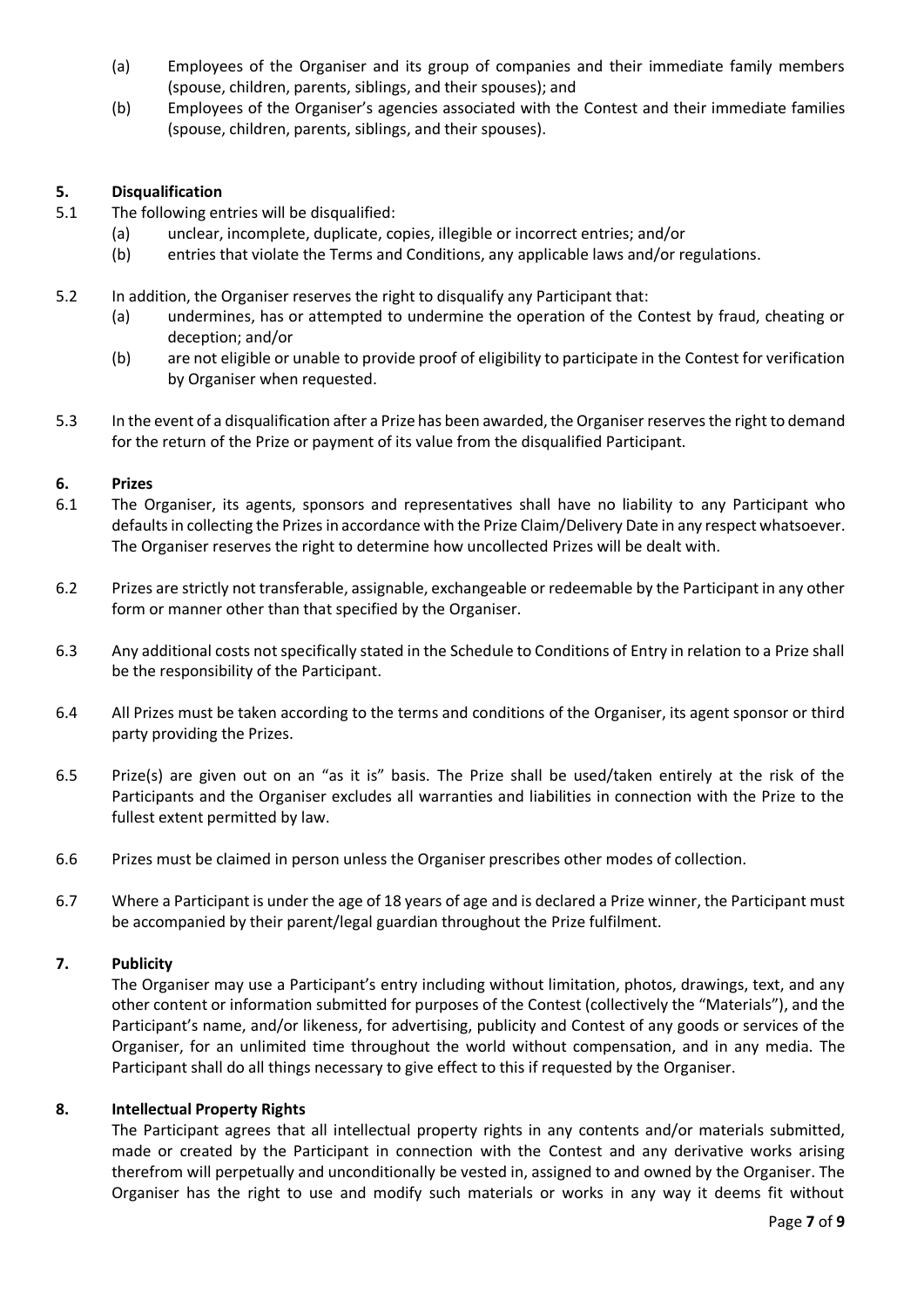compensation to the Participant and the Participant waives all rights he or she may have in such materials or works.

#### **9. Indemnity**

Each Participant agrees to indemnify, release and hold harmless each of the Organiser, its holding, subsidiary or related companies as defined in the Companies Act 2016 ("NESTLÉ Malaysia Group"), directors, officers, employees, agents, sponsors and/or representatives against any and all losses, rights, claims, actions and damages (including special, indirect and consequential damages) arising from or incurred as a result of the Participant's participation in the Contest, acceptance of any Prize, and/or the use of the Participant's entry and/or likeness in connection with the Contest or violation of the Terms and Conditions.

# **10. Limitation of Liability**

- 10.1 The Participant's participation in the Contest shall be at the Participant's own risk.
- 10.2 The Organiser, NESTLÉ Malaysia Group, its, directors, officers, employees, agents, sponsors and/or representatives shall not be liable to any Participant in respect of any loss or damage whatsoever which is suffered, including but not limited to indirect or consequential loss, or for personal injury suffered or sustained by the Participant arising out of or in connection with the participation by the Participant in the Contest, as well as the redemption and/or utilisation of any Prize won.

#### **11. General**

- 11.1 The Organiser, its agents, sponsors and/or representatives shall not be liable to perform any of their obligations in respect of the Contest and the Terms and Conditions where they are unable to do so as a result of circumstances beyond their control and shall not be liable to compensate the Participants in any manner whatsoever in such circumstances.
- 11.2 Any names, trademarks or logos used and or reproduced in any materials (including marketing and Contestal materials) in connection with this Contest, that relates to the Prize, are the properties of their respective owners. This Contest and the Organiser are not affiliated with, or endorsed or sponsored by, the relevant owners, unless otherwise communicated, and such owners are not part of the Organiser's group of companies.
- 11.3 The Participants shall not be entitled to assign any of the rights or sub-contract any of the obligations herein. The Organiser shall be entitled to assign or sub-license the whole or any part of its rights hereunder to any third party as may be determined by the Organiser.
- 11.4 The invalidity, illegality or unenforceability of any terms hereunder shall not affect or impair the continuation in force of the remainder of the Terms and Conditions of the Contest.
- 11.5 Where the Terms and Conditions of the Contest is prepared in English and any other language(s) in the event of any inconsistency between the English language and the other language(s), the English language version shall prevail and govern in all respects.
- 11.6 The Terms and Conditions of the Contest shall be construed, governed and interpreted in accordance the laws of Malaysia.

#### **12. Privacy Notice**

- 12.1 By participating in the "**EXCLUSIVE NOP BUY AND WIN CONTEST WITH AEON**
- 12.2 " contest, the Participant agrees to the processing of the Participant's Personal Data by the Organizer in accordance with the Privacy Notice in https://www.nestle.com.my/info/privacy\_notice